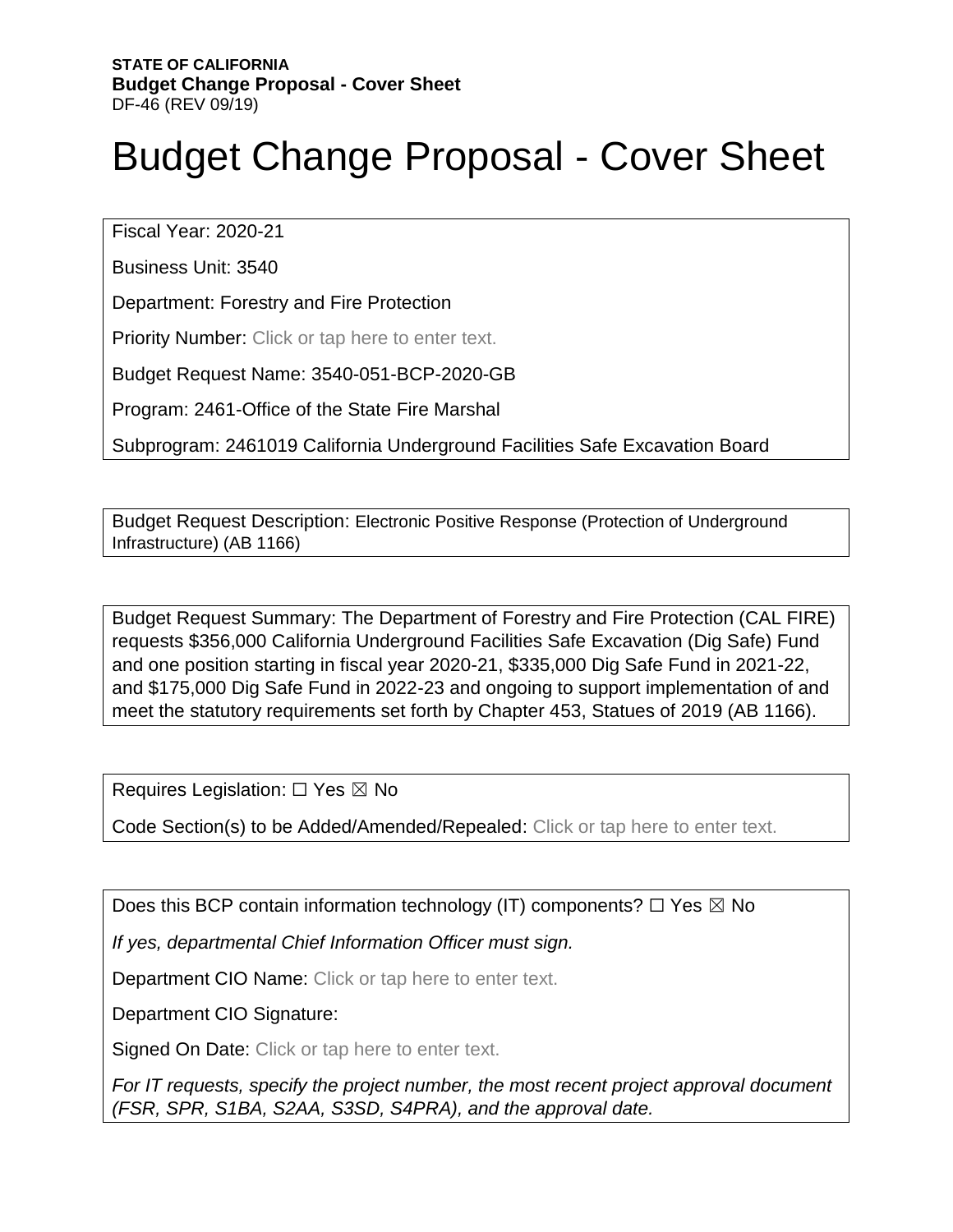Project Number: Click or tap here to enter text.

Project Approval Document: Click or tap here to enter text.

Approval Date: Click or tap here to enter text.

If proposal affects another department, does other department concur with proposal?

☐ Yes ☐ No

*Attach comments of affected department, signed and dated by the department director or designee.* 

Prepared By: Click or tap here to enter text.

Date: Click or tap here to enter text.

Reviewed By: M. Gamer

Date: 12/31/2019

Department Director: T. Porter

Date: 12/31/2019

Agency Secretary: W. Crowfoot

Date: 1/2/2020

#### **Department of Finance Use Only**

| Additional Reviews: Capital Outlay:□                | ITCU:⊡ | $FSCU: \Box$ | $OSAE: \Box$ |  |  |  |  |
|-----------------------------------------------------|--------|--------------|--------------|--|--|--|--|
| Department of Technology: $\square$                 |        |              |              |  |  |  |  |
| PPBA: Stephen Benson                                |        |              |              |  |  |  |  |
| Date submitted to the Legislature: January 10, 2020 |        |              |              |  |  |  |  |
|                                                     |        |              |              |  |  |  |  |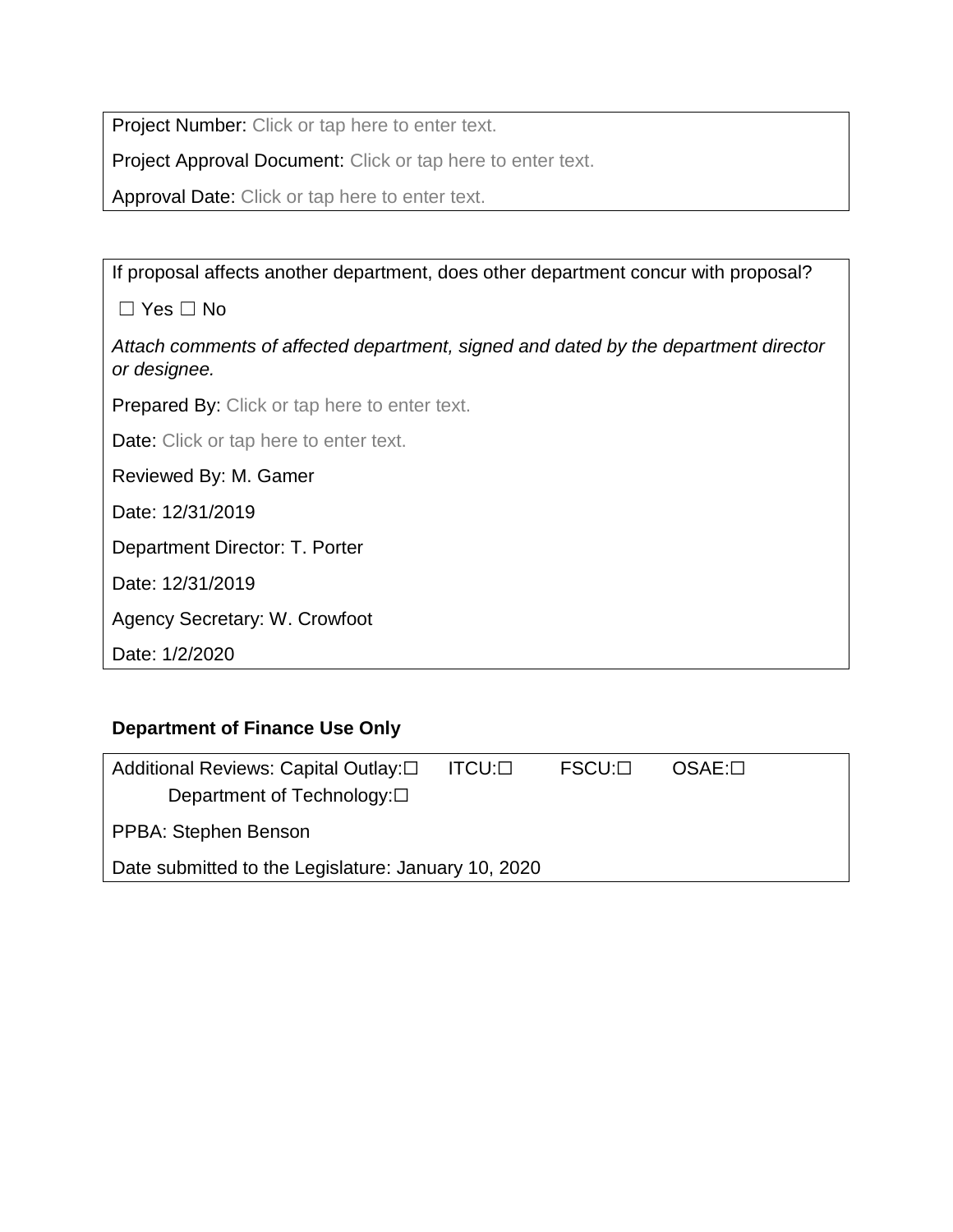# A. Budget Request Summary

The Department of Forestry and Fire Protection (CAL FIRE) requests \$356,000 California Underground Facilities Safe Excavation (Dig Safe) Fund and one position starting in fiscal year 2020-21, \$335,000 Dig Safe Fund in 2021-22, and \$175,000 Dig Safe Fund in 2022-23 and ongoing to support implementation of and meet the statutory requirements set forth by Chapter 453, Statues of 2019 (AB 1166).

# B. Background/History

The state's One-Call Law (Government Code (GC) section 4216 et. seq.) requires anyone planning to perform excavation activities anywhere in the state, with few exceptions, to contact a regional notification center, also known as a one-call center, before doing so. The one-call center then notifies any utility operators with buried infrastructure in the area of the proposed excavation. Under current law, a utility operator is responsible to receive these notifications, identify whether buried infrastructure exists in the area of proposed excavation, and within 48 hours, either: (1) mark the locations of the infrastructure using paint or other means to delineate for the excavator where the infrastructure is located, or (2) inform the excavator that none of its infrastructure is present in the area of proposed excavation.

Prior to the Dig Safe Act of 2016 (Chapter 809, Statutes of 2016 (SB 661)), the one-call centers were only responsible for transmitting information about the excavator's proposed excavation area to the utility operator. From that point forward, all further communication occurred solely between the utility operator and the excavator. However, the Dig Safe Act of 2016, required the state's two one-call centers to be capable of processing electronic positive response, which is a system through which the utility operator responds back to the one-call center electronically with a confirmation that the buried infrastructure was marked or that there is no such infrastructure present in the path of excavation. While the one-call centers were required to accept electronic positive response, and pass those responses to the excavator, utility operators were not previously required to use the system.

The state's largest utility operator, AT&T, uses electronic positive response, but few of the more than 2,000 other utility operators do. At the heart of the state's compliance challenge is the wide diversity of utility operators, defined broadly as to include any person who owns utility infrastructure not fully contained within the bounds of that person's property (GC section 4216). Each of the state's one-call centers offer an online tool to facilitate compliance by smaller operators, but such a solution would be unworkable for medium-to-large utility operators, who will instead need to contract with a Ticket Management System (TMS) service to implement the new law's requirements.

The Dig Safe Act of 2016 also created the Dig Safe Board (Board) to coordinate the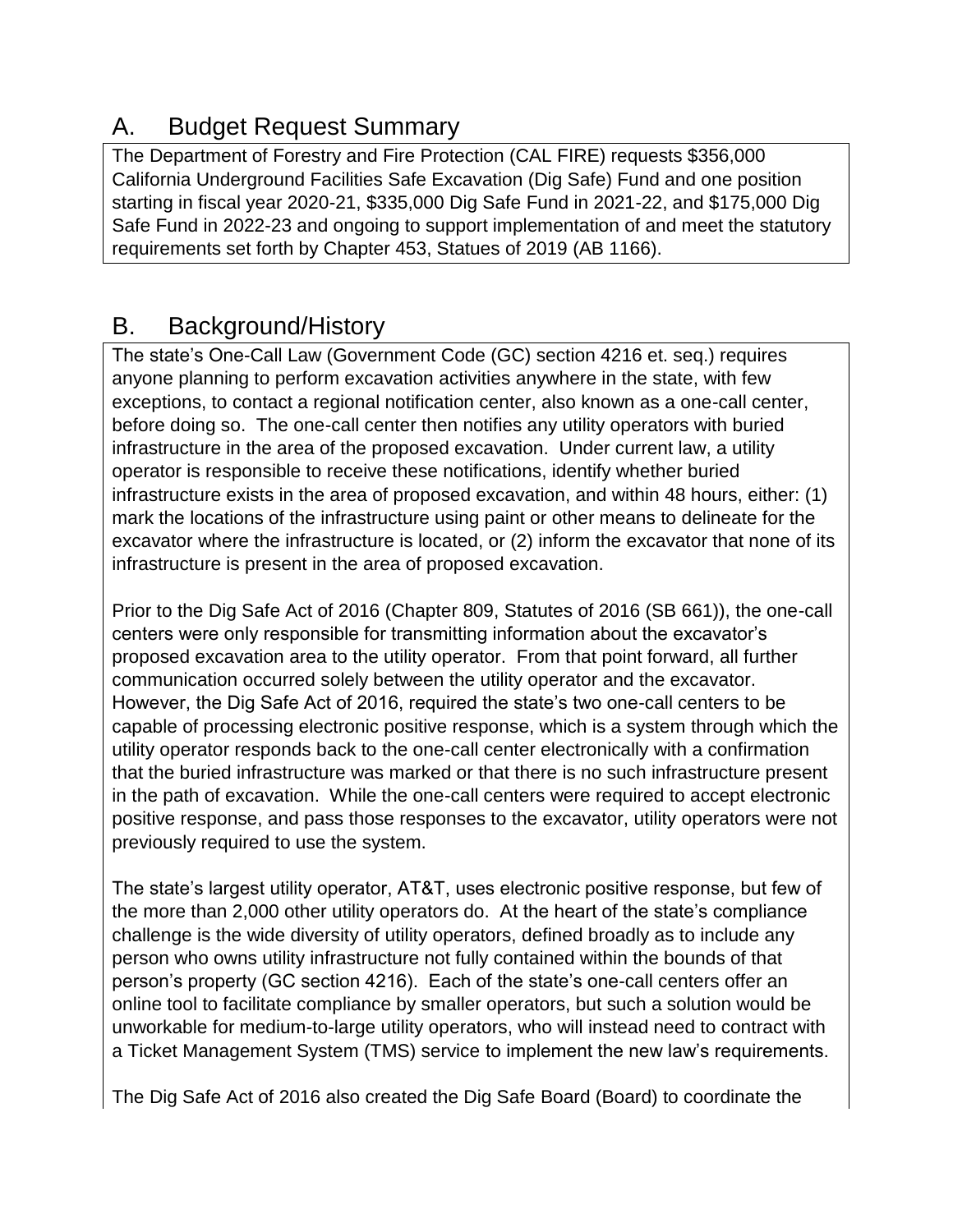state's education and outreach efforts concerning safe excavation in the vicinity of buried infrastructure, to develop standards, to investigate accidents, and to facilitate enforcement of the One-Call Law with partner state agencies. The Board held its first meeting in January 2018, began investigating accidents in March 2019, and is expected to conduct its first enforcement hearings in early 2020.

## C. State Level Considerations

This proposal is also consistent with CAL FIRE's 2019 Strategic Plan:

Goal #1: Improve our core capabilities.

Objective (1): Analyze and integrate core operations functions at all levels of the Department.

Objective (3): Expand forestry and fire prevention through effective natural resource management programs, education inspections, and land use planning.

Goal #2: Enhance internal operations. Objective (4): Create a secure, responsive, integrated user-centric technology culture.

Goal #3: Ensure health and safety.

Objective (2): Promote the safety of Department employees, partners, and the public.

This proposal is also consistent with CAL FIRE's 2018 Strategic Fire Plan:

Goal #2: Promote and support local land use planning processes as they relate to: (a) protection of life, property, and natural resources from disks associated with wildland fire, and (b) individual landowner objectives and responsibilities.

Objective (d): Collaborate with other agencies to assemble and distribute required and other supporting data for local land use planning.

Goal #3: Support and participate in the collaborative development and implementation of local, county, and regional plans that address fire protection and landowner objectives.

Objective (e): Maximize available resources to strengthen planning and increase implementation efforts through the development of public/private partnerships.

Objective (f): Develop and utilize available fire risk mitigation treatment decision support tools to assist in project planning, design, implementation, and validation.

Goal #6: Determine the level of resources necessary to effectively identify, plan, and implement fire prevention using adaptive management strategies.

Objective (d): Evaluate and develop the use of science, data, and innovative technology to implement fire prevention in a more collaborative and efficient manner.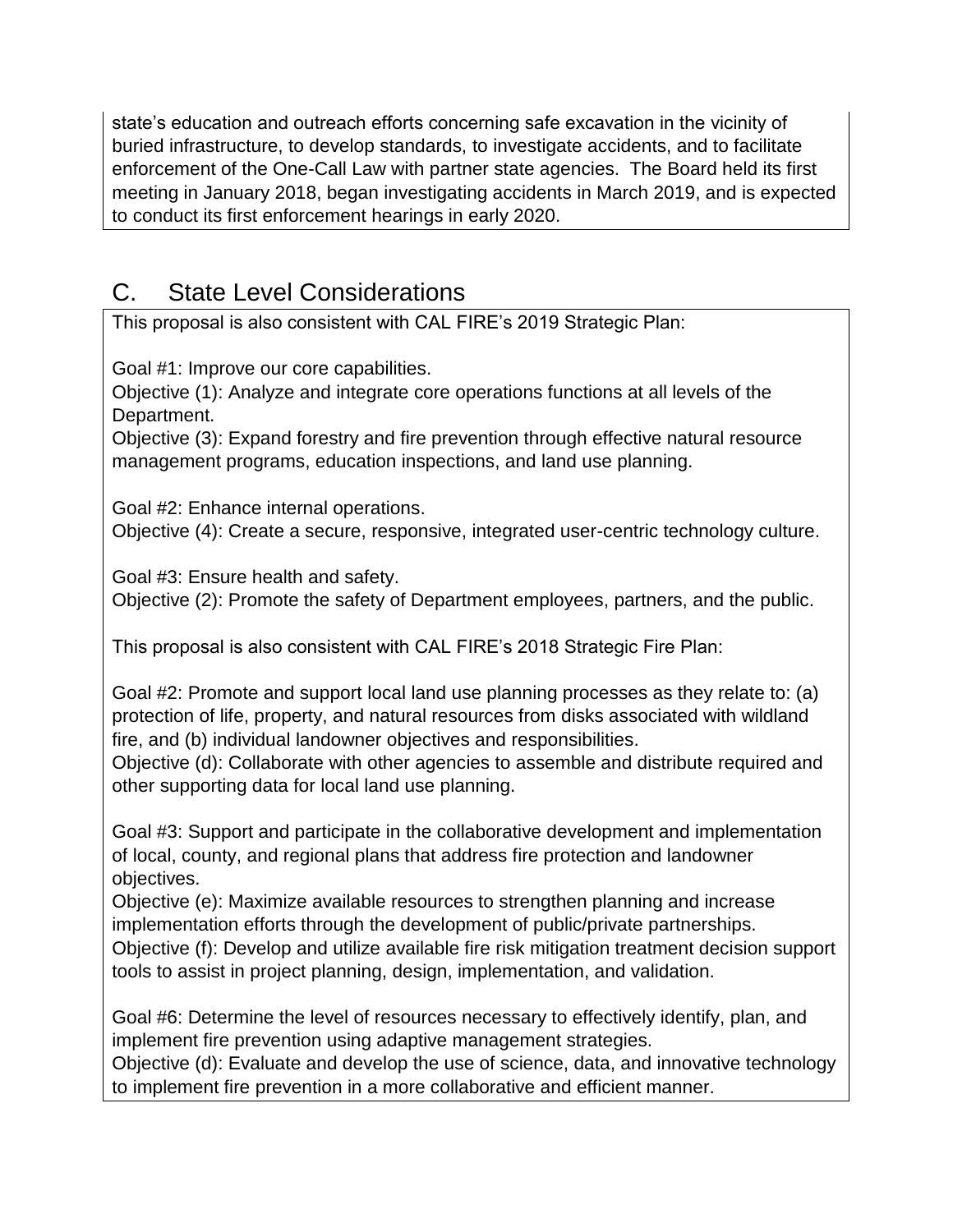#### D. Justification

The implementation of electronic positive response will have wide-ranging safety and efficiency benefits, including: (1) improving the safety communications between utility operators and excavators; (2) expanding compliance monitoring capabilities for both utility operators and the Board; and (3) promoting the development of excavator process management tools to upload, coordinate, and distribute safety-critical business information within their organizations. However, to implement such a powerful tool, many utility operators will need to bridge a significant technology and process gap.

Widespread, if not universal, compliance with the electronic positive response requirement is necessary to see the full benefits of the requirement. Today, only a few operators, such as AT&T, use electronic positive response, and they report that excavators routinely place follow-up calls to learn the status of tickets that are posted online. There is also a significant unknown risk associated with how an excavator could read or interpret the lack of an electronic positive response, including making the assumption that the lack of a response means that no buried facilities exist in the planned area of excavation.

Technology is a moving target, and utility and excavation industries have begun discussing "enhanced electronic positive response." This next level of positive response is differentiated from baseline "electronic positive response" in that it would allow two-way communication, potentially including file sharing, between an excavator and an operator through the one-call center. Currently no standard exists as to how such communication should be "enhanced", but AB 1166 requires the one-call centers to annually report to the Board on their continual technological development.

To facilitate the industry's transition to electronic positive response and enforce compliance with the requirements of AB 1166, the Board requires funding and position authority for one Associate Governmental Program Analyst (AGPA). Additionally, the Board is requesting two-year limited-term funding to help the Board design and implement an outreach plan to help achieve statewide compliance with the requirements of AB 1166.

AB 1166 requires the Board to adopt regulations to allow operators to apply for an extension of up to one year to implement electronic positive response, and AB 1166 authorizes the Board to do so through emergency regulations. One AGPA position will be required for three compliance phases:

1. Extension application: Accept, review, track, and present to the Board an estimated several hundred requests from utility operators for extensions to the January 1, 2021 compliance deadline; produce official notices of Board decisions, and respond to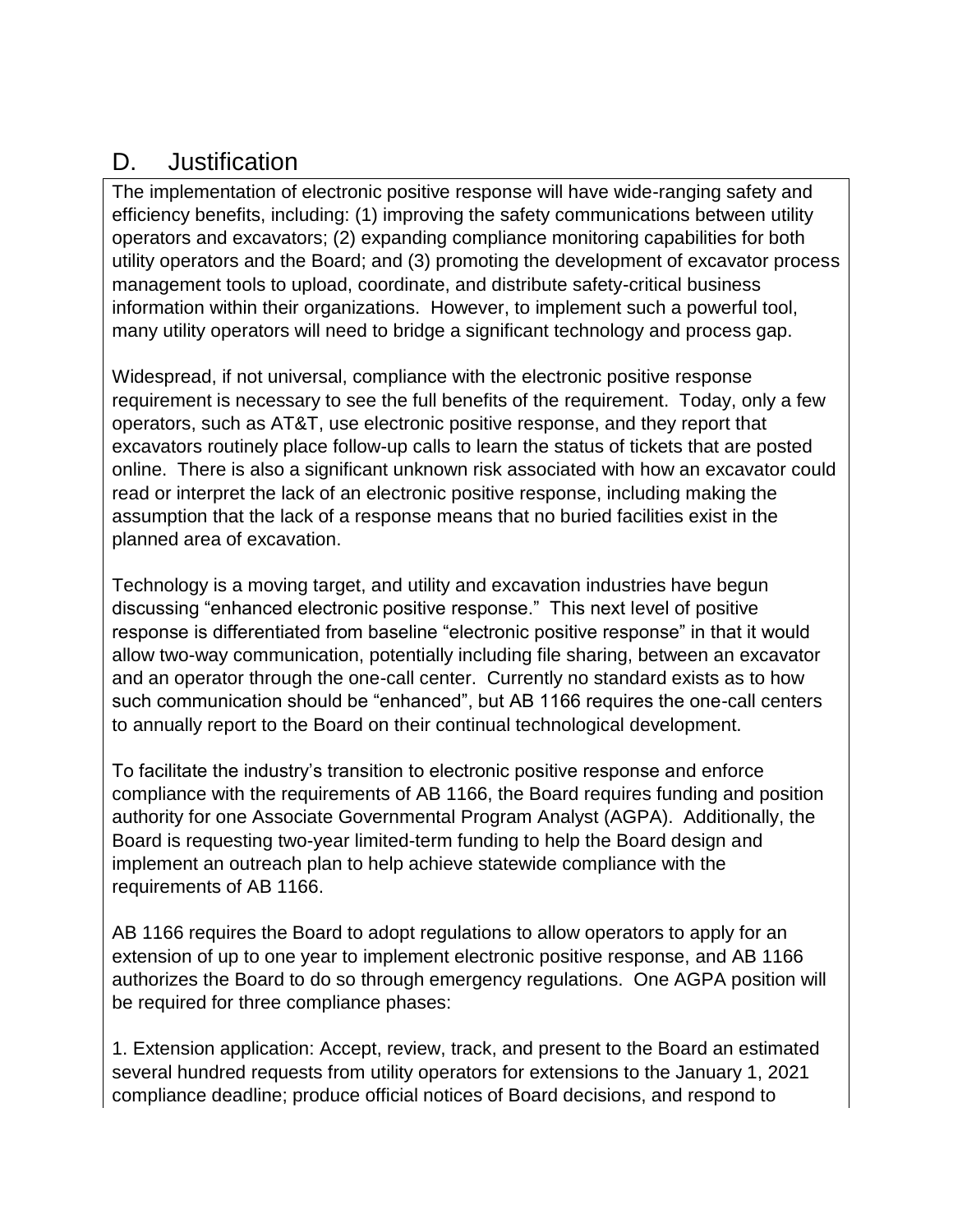applicant questions.

2. Extension tracking, compliance, and regulations: Track applicant compliance plans and deadlines; develop a process for using one-call ticket data to identify non-compliant operators that did not apply for an extension; research, propose, and manage (nonemergency) regulations on electronic positive response codes and allowances for late responses in areas without connectivity.

3. Ongoing compliance tracking, enforcement, and technology development: Analyze one-call ticket data for compliance; develop notices of probable violation for Board's Chief of Investigations to use in initiating enforcement proceedings; develop and monitor corrective action plan criteria for non-compliant operators; assess utility operator compliance plan progress, monitor one-call center technological development; review one-call center annual report on continual technological development.

### E. Outcomes and Accountability

The Board is subject to Legislative review, under Government Code section 4216.12(c). The Board also produces a "Results Report" annually, which details the Board's work during the prior year and the Board's execution of its published annual plan. Outcomes will be measurable following the development of a system to track compliance of the more than 2,000 utility operators with electronic positive response through one-call tickets.

#### F. Analysis of All Feasible Alternatives

Alternative 1: Approve \$356,000 Dig Safe Fund and one position starting in 2020-21, \$335,000 Dig Safe Fund in 2021-2022, and \$175,000 Dig Safe Fund in 2022-23, and ongoing to meet the statutory requirements set forth by AB 1166.

The advantages for Alternative 1 are:

1) Operators will be proactively educated on changes in statute and will be more likely to comply, maximizing the enhancement to safety and accountability offered by electronic positive response;

2) The Board will have the resources needed to help operators achieve compliance with AB 1166;

3) The Board will be able to track and enforce the requirements of AB 1166, including by developing corrective action to require of non-compliant operators;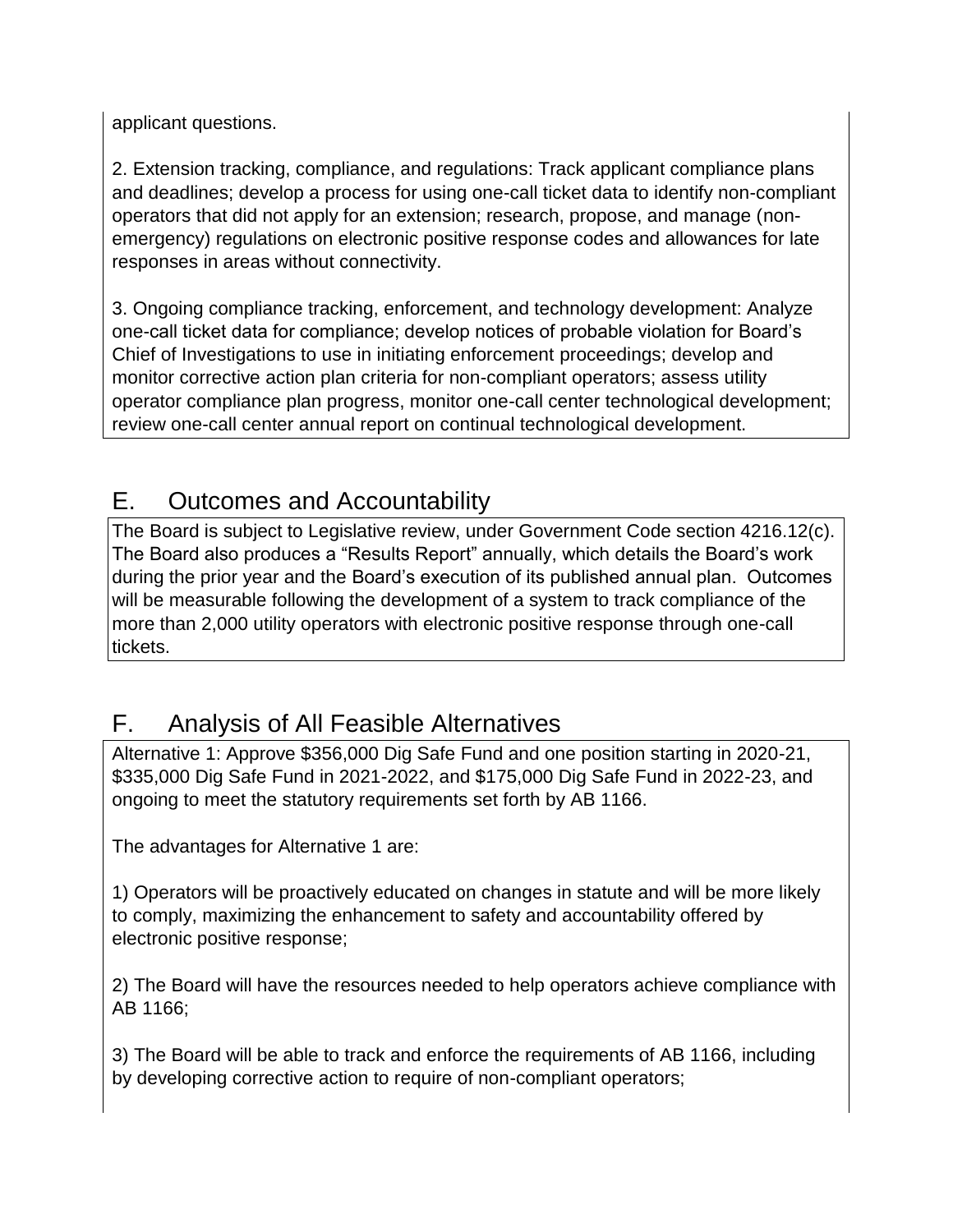4) Excavators will be proactively educated on changes in statute and will be more likely to understand and rely on the electronic positive response codes provided by operators; and

5) The Board will be able to monitor and oversee coordination with the regional notification centers regarding their continual technological development to ensure it is consistent with state policy.

The disadvantage for Alternative 1 is that it will increase the annual fees paid by the members of the regional notification centers to support the Board's annual operating costs.

Alternative 2: Do not approve \$356,000 Dig Safe Fund and one position starting in 2020-21, \$335,000 Dig Safe Fund in 2021-2022, and \$175,000 Dig Safe Fund in 2022- 23 and ongoing to meet the statutory requirements set forth by AB 1166.

The advantage for Alternative 2 is that it would not result in fee increases for the members of the regional notification centers.

The disadvantages for Alternative 2 are:

1) In order to meet the statutory obligations of AB 1166, the Board will have to redirect staff from other mission critical activities, which may impact its ability to support successful implementation of AB 1166 and meet its other statutory obligations;

2) The Board may not have the capacity to proactively educate utility operators, which could result in lesser rates of compliance or operators taking longer to comply with the requirements of AB 1166, thereby resulting in reduction or delay of enhancements to safety and accountability;

3) The burden on enforcement resources will increase due to a lack of proactive engagement with operators; and

4) The Board's ability to provide ongoing coordination with the regional notification centers regarding their continual technological development would be reduced and would come at the expense of other mission-critical Board priorities, such as successful roll-out of the Board's other forthcoming regulations.

#### G. Implementation Plan

In May 2020, CAL FIRE will advertise for the position from this request through CalCareers and other recruitment outlets. All list eligible, lateral/transfer, and/or SROA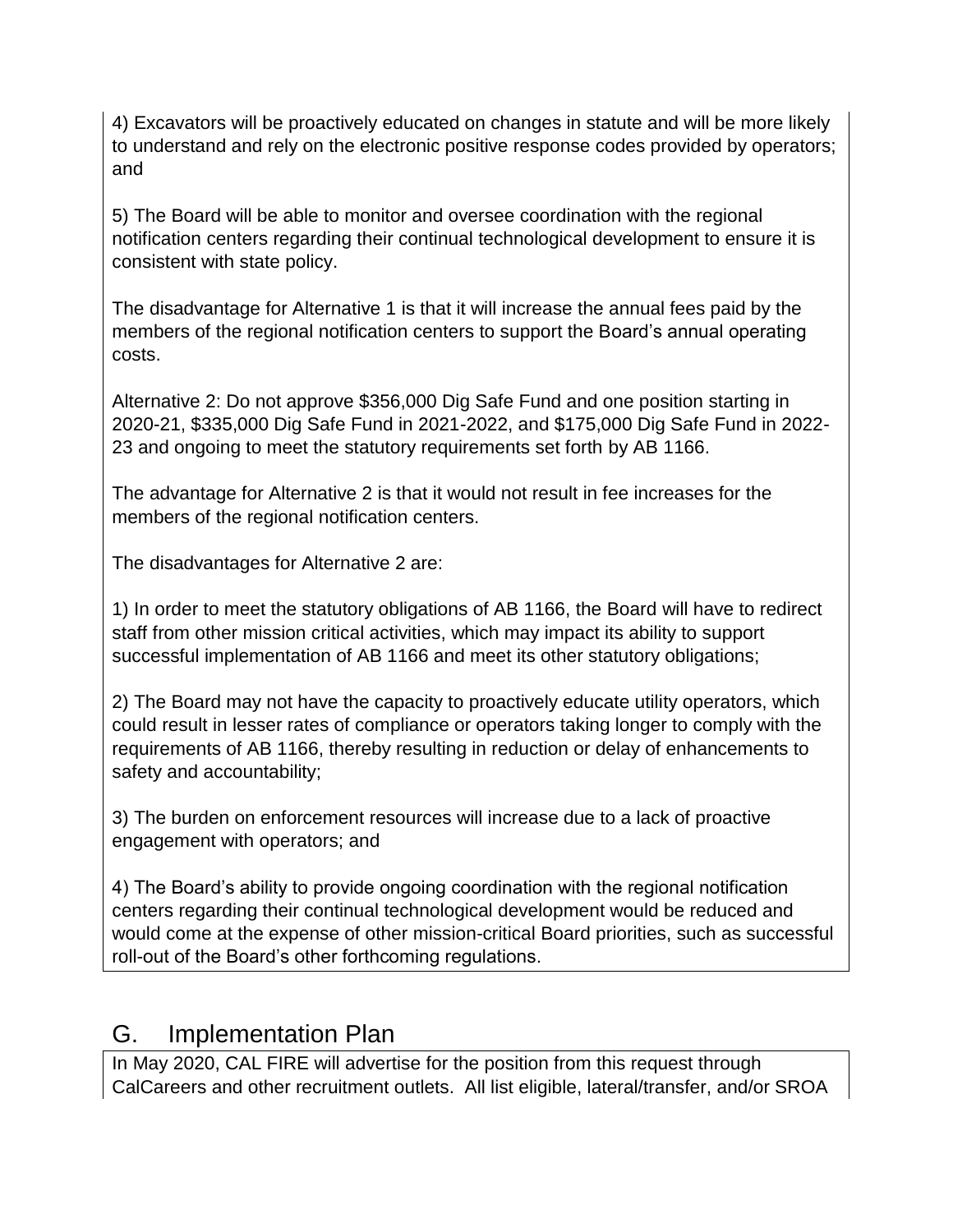candidates will be considered. CAL FIRE will make job offers contingent upon enactment of the Budget Act of 2020, with staff starting in their positions by July 2020.

Efforts to develop, through emergency regulations, an application process for allowing operators to request an extension to the electronic positive response requirement for good cause are in process, and expected to be complete by July 1, 2020. Upon appointment, the AGPA will begin accepting, reviewing, tracking, and presenting proposed decisions on applications to the Board for approval. Beginning on the statutory compliance date of January 1, 2021, the AGPA will begin developing a compliance audit process and develop official letters to send to operators who are out of compliance, develop notices of probable violation and corrective action plan criteria for Board action.

## H. Supplemental Information

N/A

#### I. Recommendation

Alternative 1: Approve \$356,000 Dig Safe Fund and one position starting in 2020-21, \$335,000 Dig Safe Fund in 2021-2022, and \$175,000 Dig Safe Fund in 2022-23 and ongoing to support successful implementation of and meet the statutory requirements set forth by AB 1166.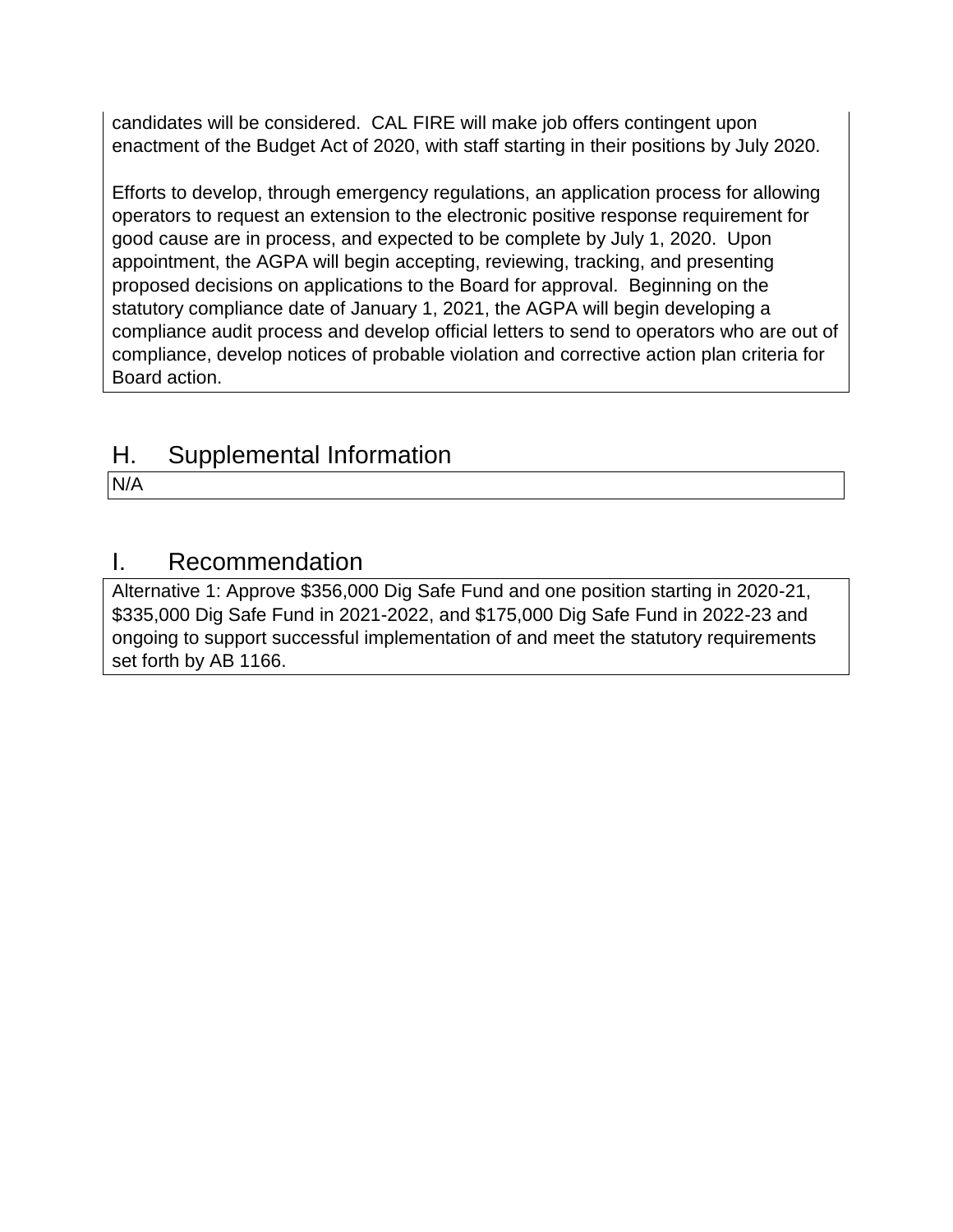## BCP Fiscal Detail Sheet

BCP Title: Electronic Positive Response (Protection of Underground Infrastructure) (AB 1166)

BR Name: 3540-051-BCP-2020-GB

Budget Request Summary

#### Personal Services

| <b>Personal Services</b>                      | <b>FY20</b>     | <b>FY20</b>             | <b>FY20</b>    | <b>FY20</b>    | <b>FY20</b>    | <b>FY20</b>    |
|-----------------------------------------------|-----------------|-------------------------|----------------|----------------|----------------|----------------|
|                                               | Current         | <b>Budget</b>           | $BY+1$         | $BY+2$         | $BY+3$         | $BY+4$         |
|                                               | Year            | Year                    |                |                |                |                |
| <b>Positions - Permanent</b>                  | 0.0             | 1.0                     | 1.0            | 1.0            | 1.0            | 1.0            |
| <b>Total Positions</b>                        | 0.0             | 1.0                     | 1.0            | 1.0            | 1.0            | 1.0            |
| Earnings - Permanent                          | 0               | 154                     | 154            | 77             | 77             | 77             |
| <b>Total Salaries and Wages</b>               | \$0             | \$154                   | \$154          | \$77           | \$77           | \$77           |
| <b>Total Staff Benefits</b>                   | 0               | 116                     | 116            | 58             | 58             | 58             |
| <b>Total Personal Services</b>                | \$0             | \$270                   | \$270          | \$135          | \$135          | \$135          |
| <b>Operating Expenses and Equipment</b>       |                 |                         |                |                |                |                |
| <b>Operating Expenses and Equipment</b>       | <b>FY20</b>     | <b>FY20</b>             | <b>FY20</b>    | <b>FY20</b>    | <b>FY20</b>    | <b>FY20</b>    |
|                                               | Current         | <b>Budget</b>           | $BY+1$         | $BY+2$         | $BY+3$         | $BY+4$         |
|                                               | Year            | Year                    |                |                |                |                |
| 5301 - General Expense                        | 0               | 4                       | 4              | $\overline{2}$ | $\overline{2}$ | $\overline{2}$ |
| 5302 - Printing                               | 0               | $\overline{2}$          | $\overline{2}$ | 1              | 1              |                |
| 5304 - Communications                         | 0               | $\overline{\mathbf{4}}$ | 4              | $\overline{2}$ | $\overline{2}$ | $\overline{2}$ |
| 5306 - Postage                                | $\overline{0}$  | $\overline{2}$          | $\overline{2}$ | 1              |                | $\mathbf{1}$   |
| 5320 - Travel: In-State                       | 0               | 5                       | 5              | 4              | 4              | 4              |
| 5322 - Training                               | 0               | $\overline{2}$          | $\overline{2}$ | 1              |                | 1              |
| 5324 - Facilities Operation                   | $\overline{0}$  | 45                      | 24             | 18             | 18             | 18             |
| 5326 - Utilities                              | $\overline{0}$  | $\overline{2}$          | $\overline{2}$ | 1              |                |                |
| 5346 - Information Technology                 | $\overline{0}$  | 20                      | 20             | 10             | 10             | 10             |
| <b>Total Operating Expenses and Equipment</b> | $\overline{50}$ | \$86                    | \$65           | \$40           | \$40           | \$40           |
| <b>Total Budget Request</b>                   |                 |                         |                |                |                |                |
| <b>Total Budget Request</b>                   | <b>FY20</b>     | <b>FY20</b>             | <b>FY20</b>    | <b>FY20</b>    | <b>FY20</b>    | <b>FY20</b>    |
|                                               | Current         | <b>Budget</b>           | $BY+1$         | $BY+2$         | $BY+3$         | $BY+4$         |
|                                               | Year            | Year                    |                |                |                |                |
| <b>Total Budget Request</b>                   | $\overline{50}$ | \$356                   | \$335          | \$175          | \$175          | \$175          |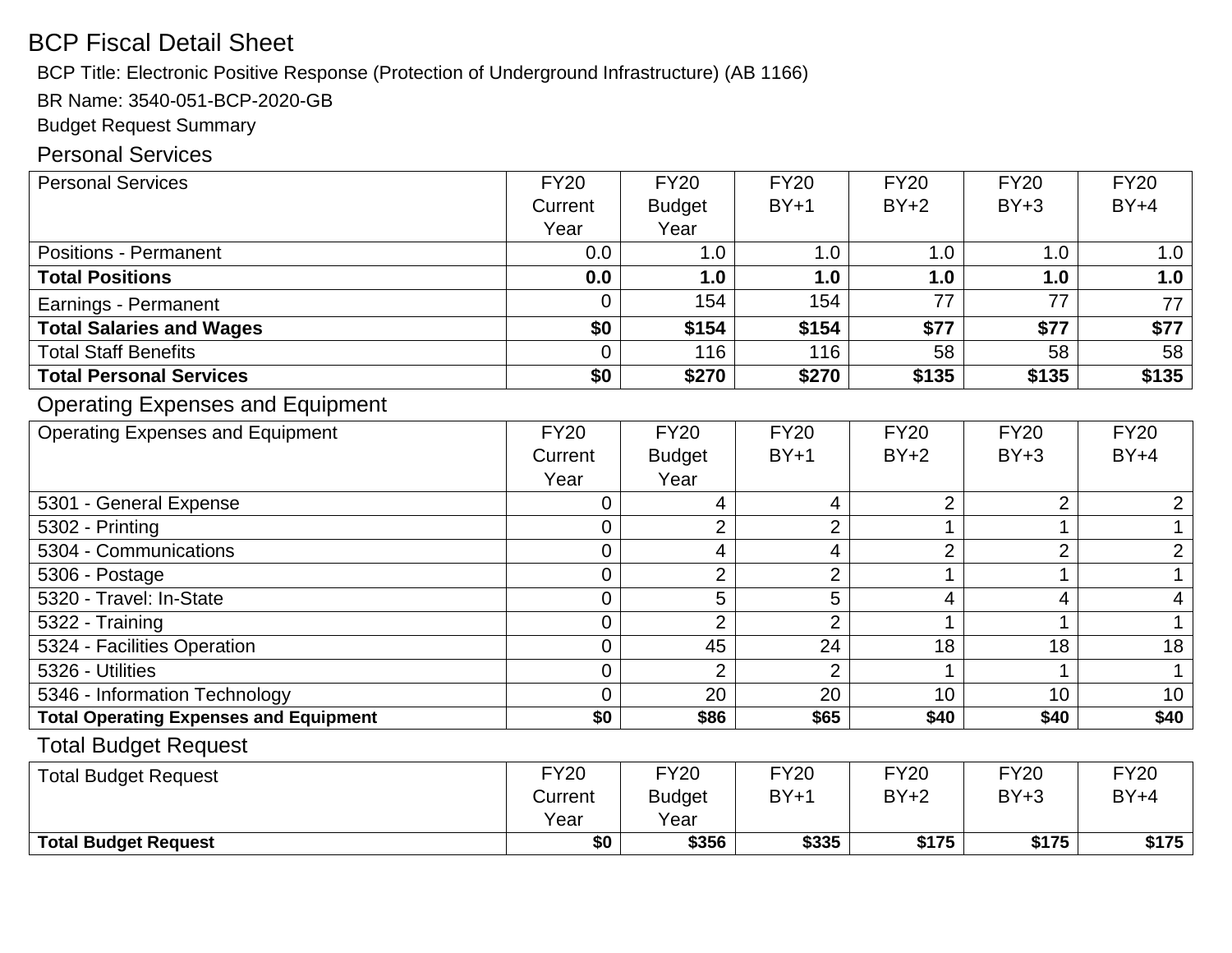# Fund Summary

#### Fund Source

| <b>Fund Source</b>                                   | <b>FY20</b> | <b>FY20</b>   | <b>FY20</b> | <b>FY20</b> | <b>FY20</b> | <b>FY20</b> |
|------------------------------------------------------|-------------|---------------|-------------|-------------|-------------|-------------|
|                                                      | Current     | <b>Budget</b> | $BY+1$      | $BY+2$      | $BY+3$      | $BY+4$      |
|                                                      | Year        | Year          |             |             |             |             |
| State Operations - 3302 - Safe Energy Infrastructure |             | 356           | 335         | 175         | 175         | $175 \mid$  |
| and Excavation Fund                                  |             |               |             |             |             |             |
| <b>Total State Operations Expenditures</b>           | \$0         | \$356         | \$335       | \$175       | \$175       | \$175       |
| <b>Total All Funds</b>                               | \$0         | \$356         | \$335       | \$175       | \$175       | \$175       |
| Drogram Summary                                      |             |               |             |             |             |             |

#### Program Summary

# Program Funding

| Program Funding                                             | <b>FY20</b> | <b>FY20</b>   | <b>FY20</b> | <b>FY20</b> | <b>FY20</b> | <b>FY20</b> |
|-------------------------------------------------------------|-------------|---------------|-------------|-------------|-------------|-------------|
|                                                             | Current     | <b>Budget</b> | $BY+1$      | $BY+2$      | $BY+3$      | $BY+4$      |
|                                                             | Year        | Year          |             |             |             |             |
| 2461019 - California Underground Facilities Safe Excavation |             | 356           | 335         | 175         | 175         | 175         |
| Board                                                       |             |               |             |             |             |             |
| <b>Total All Programs</b>                                   | \$0         | \$356         | \$335       | \$175       | \$175       | \$175       |